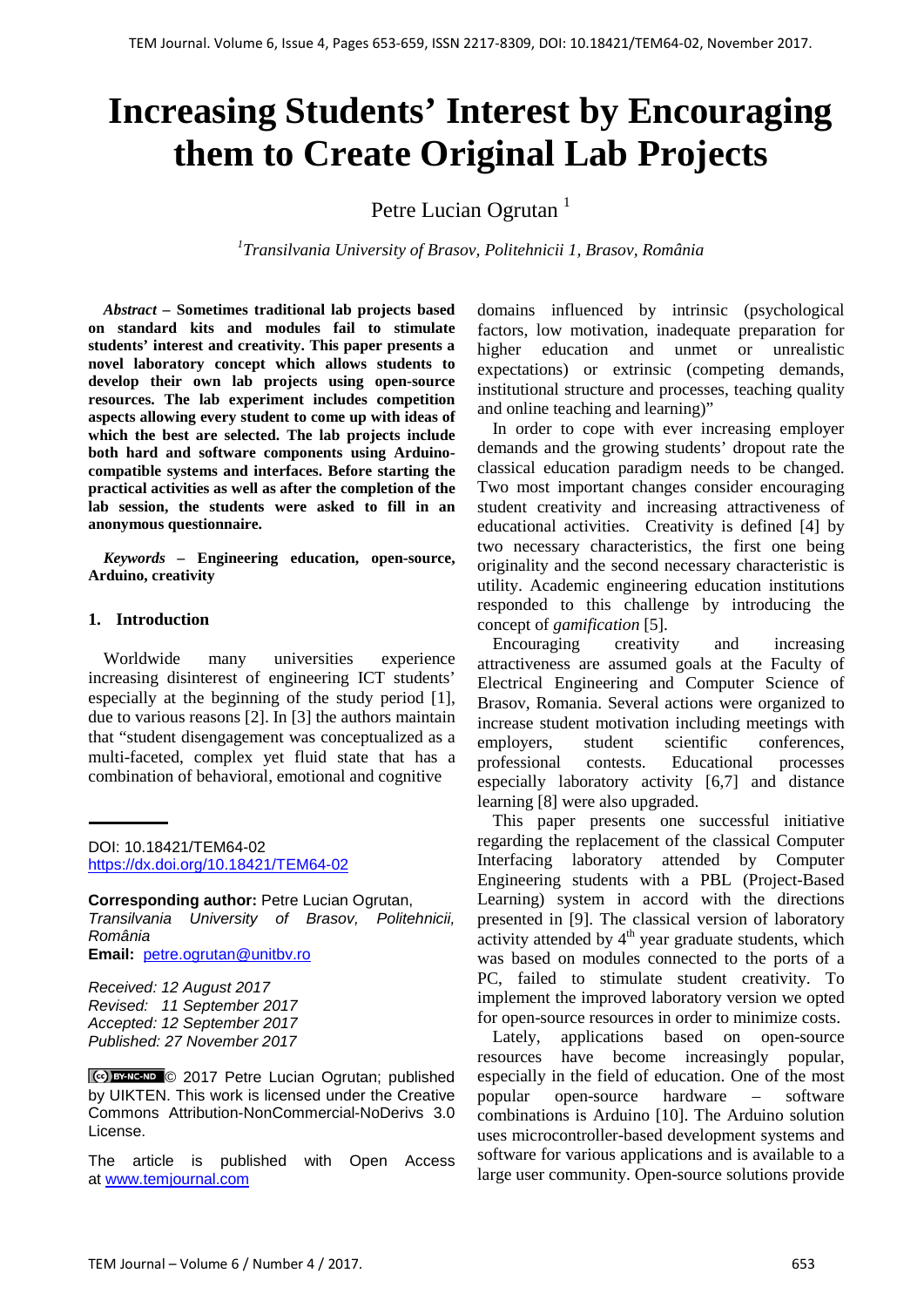many advantages that will be examined in this paper, among which cost efficiency [11].

The novelty in developing this lab project set consisted in the fact that the content of the practical experiments were proposed by the students. Next, a contest of ideas was organized to select 4 most interesting ideas to be implemented. In the second phase were devised 4 groups of 4 students each in order to physically accomplish the proposed ideas using Arduino modules. In the final lab session the achievements were presented and tested. This novel lab procedure has established a competitive and at the same time collaborative environment which stimulates student imagination and creativity. The outcome was surprisingly favourable since many students adopted original ideas engendered by the lab projects and implemented them into their diploma dissertation.

# **2. State of the art – educational applications of Arduino systems**

 One of the first papers highlighting the importance of Arduino systems applications in education [12] appeared in 2011. The paper emphasizes the interest shown by the students using Arduino systems, their achievements but also the difficulties of assessing the students' original achievements, given the large number of open-source applications.

Ease of programming and the diversity of Arduinocompatible devices makes them useful for both beginner and advanced ICT students and even to those from other engineering specialties. Below are given several initiatives of introducing lab projects based on Arduino systems to beginner IT students:

- In [13] with the title "Building a Doorbell for Deaf People" the results show the interest of the students for this kind of projects. "Reported scores of 'agree' or 'strongly agree' Likert-scale options are 77%, 62%, 56%, and 76%, respectively, for 'Content', 'User Interface', 'Ease of Use' and 'Enthusiasm and Motivation' dimensions. "
- Introducing lab projects based on Arduino systems into the course in Introduction to Computer Engineering at the University of Mato Grosso do Sul, Brazil [14] has increased the attractiveness of the activity. Thus "After a statistical analysis and validation of the answers, 28% of the students have pointed out that the activities have been determinant to increase their motivation to study computer engineering. The impacts on students' motivation, since

the first semester, have been observed in the students' evasion rate. The percentage of evasions in the computer engineering is less than with other engineering programs"

The lab projects proposed in [15] are designed to encourage students to build a robot based on an Arduino system. The activity is subdivided into several steps including the digital outputs, the serial port, and the PWM port. In the next phase the Arduino board is interfaced with a LCD and wireless transmission modules.

The importance of programming knowledge in present-day technologies has spurred the introduction of Arduino-based lab projects to those engineering specialties which traditionally focused on the mere utilization of computer technology.

- For chemistry students in [16] is proposed a laboratory designed to provide programming skills using Arduino systems in chemical processes control. The paper maintains that "The implementation of such technology in training students can further assist the development of a range of complementary skills, which can readily be combined with chemistry-specific skills".
- For physics students from Goucher College Baltimore were introduced Arduino-based lab projects [17]. In this laboratory the students without any previous microcontroller or software knowledge can develop applications which stimulate motivation. Thus, "Several students began extending the projects beyond the requirements by the third week of the class".

Mechatronics, which is considered a multidisciplinary field, also responded to the trend of introducing Arduino systems for educational purposes:

- In [18] it is maintained that "It can be difficult to retain modern students in an engineering programme given their demand for instant gratification." The authors propose Arduino-based lab projects in Mechatronics for the Data acquisition course in very new and attractive field (Sonic Engineering). The initiative was a successful one; all students passed the exam.
- The Faculty of Engineering of Bangkok has developed a set of lab projects where students work in groups to build a plotter [19]. The plotter structure helps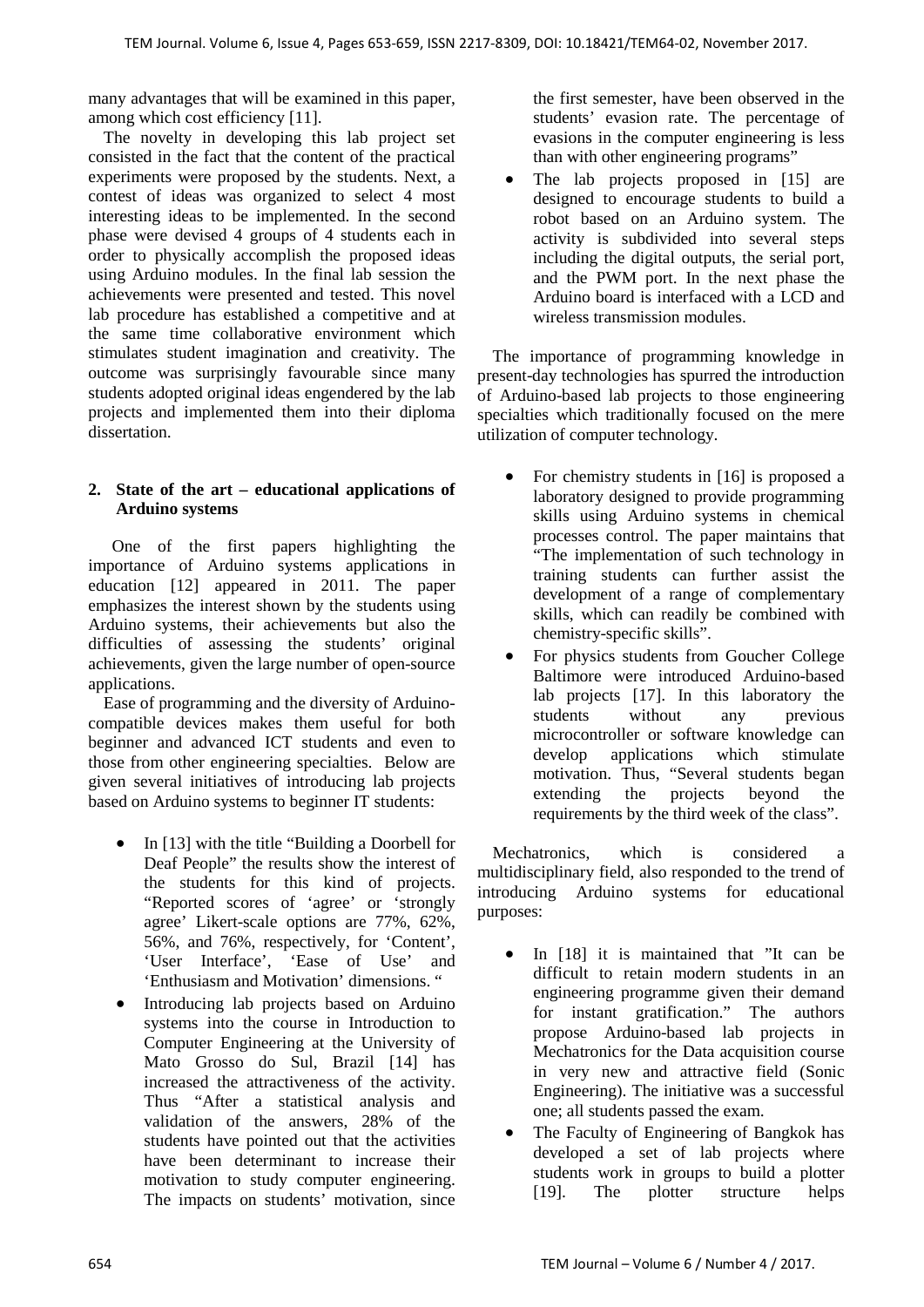understanding the concept of mechatronics as a combination of mechanical, electronic, control and computer systems. The electronic control module was implemented with Arduino systems.

Arduino development systems are used not only for beginner-level lab projects. Some Arduino-based applications, which are designed for final-year graduate students are presented below:

- At the University of Tsukuba, Life Science Center of TARA Japan, the students developed projects in the field of braincomputer interface using Arduino systems. The projects were granted the BCI Research Award 2014 [20].
- At the San Marcos University Lima, Peru, were developed Robotics and IoT (Internet of Things) lab projects using Arduino systems for the Research in Computer Science course, with good results [21].
- In [22] are proposed lab projects in the field of Embedded Systems using higher performance development systems (ARM microcontrollers) that are programmed at a higher level of abstraction. The lab projects are designed for IoT and robot control.

The popularity of Arduino systems and the availability of open-source information provide numerous opportunities of cooperation. In [23] starting with the premise "there is a widely noted gap between industry needs and the education that new engineers receive" is presented an initiative of collaboration between companies and universities wherein 250 projects were achieved in just 2 years, many of them using Arduino systems.

# **3. Performing the lab experiments**

In the first lab session in Computer Interfacing the students were notified about the objectives of the laboratory, which consisted in the achievement of 4 lab projects using Arduino systems selected after a competition. The criteria used to select the lab projects involved conditions like interfacing possibilities, attractiveness, and feasibility of the practical experiment. During the second lab session every student proposed a lab project and after discussions 4 ideas were selected which the group considered to ensure optimum compliance with the selection criteria. The students that proposed the winner lab projects are appointed team leaders and can build their team in order to accomplish the lab project. Assessment of lab activity is based on marks derived from the points granted by the teacher to the team. In turn, the team leader distributes the obtained scores to each team member according to the contribution of the latter. This procedure was applied for the first time in the academic year 2016-2017 and the selected projects were:

1. Temperature measurement using a temperature sensor and PWM controlled dc fan motor in order to keep the temperature between 2 thresholds;

2. Connecting a 16–button keypad over the parallel ports and a LCD to indicate which key is depressed;

3. Connecting a tri-axial gyroscope and a tilt display using 4 LEDs connected to a parallel port;

4. Connecting an analogue joystick to the analogue-to-digital converter of the microcontroller displaying the position with LEDs.

Figure 1. presents the lab project with a tri-axial gyroscope and tilt display using 4 LEDs connected to an Arduino Uno developed by the group of students who obtained the highest mark. In the third lab session the students have set up a list, installed the IDE (Integrated Development Environment) Arduino environment on their PCs, and started to familiarize with writing programs in C. From the fourth session onwards the modules are operable, therefore the students can write their application software and verify the results. Before achieving the physical setup the students were asked to create a Proteus simulation of the application and test their program.



*Figure 1. Interfacing a gyroscope with an Arduino Uno system*

In the final lab session, in the 14th week, the students made a Power Point presentation of the achieved lab project and provided a demonstration test describing its functionality. The lab projects are intended to train the students how to build an interface between the microcontroller and the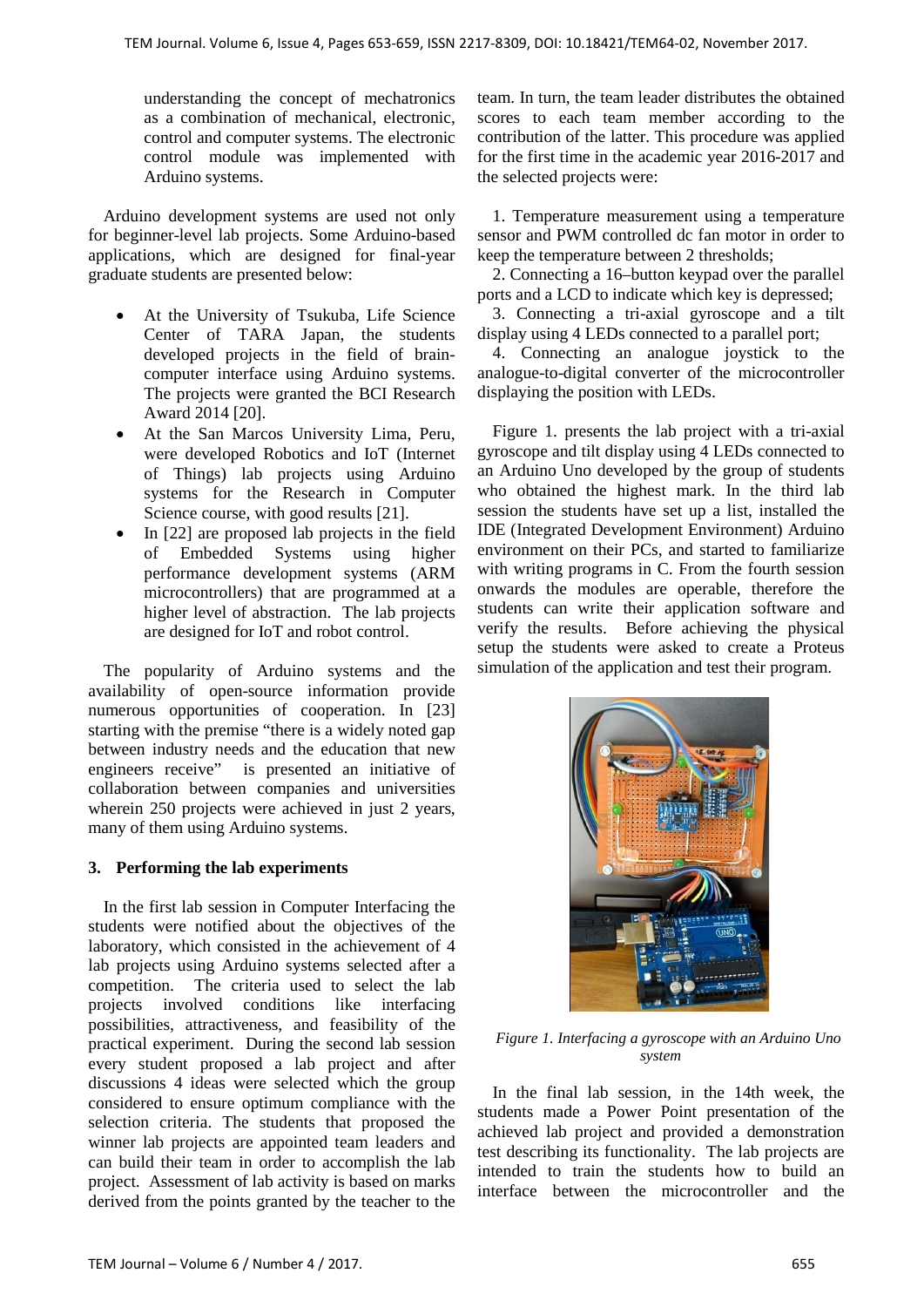connected devices and, after having understood the data transfer protocol mechanism, to write the transfer software. Due to the large number of opensource programs that are available for Arduino-based modules, the students have downloaded adequate programs and pre-tested the functionality of the connected modules. After ascertaining hardware functionality of the interface, the actual software design became a more straightforward approach. One of the requirements imposed to the students' achievements refers to their usability in terms of functional lab projects, i.e. the latter must be appropriately described and documented in order to be integrated into the classical laboratory activity. After the first 6 weeks, the students came to the conclusion that any of the achieved lab projects are too difficult to be completed by the average student during one single lab session. After a period of intense brainstorming trying to solve the problem ,the best solutions proposed by the students were:

- Introducing a preliminary lab project focused on the Arduino system presentation to familiarize the students with the module and the IDE development environment, wherein the students are requested to write a program designed to light up a LED on the circuit board;
- Distributing the more complex lab projects over several lab sessions; e.g. one lab session dealing with keyboard interfacing and another with displaying the code of the depressed key on the LCD;
- For even more complex lab projects, such as interfacing the tri-axial gyroscope, certain program sequences were made available from the open-source software.

One of the issues affecting the laboratory activity consisted in the differences between students in terms of knowledge level. Performing the experimental procedure was a routine task for some of the students who had previous programming knowledge above average, due to their internship position with IT companies. However, choosing Arduino shields for specific functions, understanding their mode of operation, and programming them was a real challenge for most of the students who considered this activity a very useful learning opportunity. By organizing work groups, we created a collaborative atmosphere allowing the students to distribute the tasks, discuss, and solve together the arising problems. Moreover, by using scores to assess each group's performance in terms of quality and complexity of the identified solutions, a competitive environment was created, as well. A photo with the experimental procedure during a lab

session with one of the teams debating after achieving the proposed module is given in Figure 2.:



*Figure 2. Photo showing a sequence of the experimental lab procedure*

#### **4. The achieved outcomes**

In the academic year 2015-2016, a certain indifference and lack of interest was observed among students as regards the classical lab projects in Computer interfacing using modules connected with PCs via USB, parallel port, and serial port UART. A questionnaire distributed among students in the final session with a 5-point Likert scale showed an average of 3.69 ( $5 = \text{very useful}$ ) to the question about how useful the laboratory activity was considered to be. The average to the question about how much did they learn from the lab projects was 3.57 (5 = very much). The global degree of satisfaction attained an average of  $3.65$  ( $5 = \text{very}$ ) satisfied). All of the scores showed a degree of relative satisfaction. An average of 4.11 was obtained to the question "How do you appreciate the concept of developing lab projects based on ideas proposed by the students and selected through a contest of ideas? "(1=bad, 5=very good). A number of 26 students responded to the questionnaire. The questionnaire was anonymous and voluntary. Based on these considerations it was decided to adopt the modified lab experimental procedures.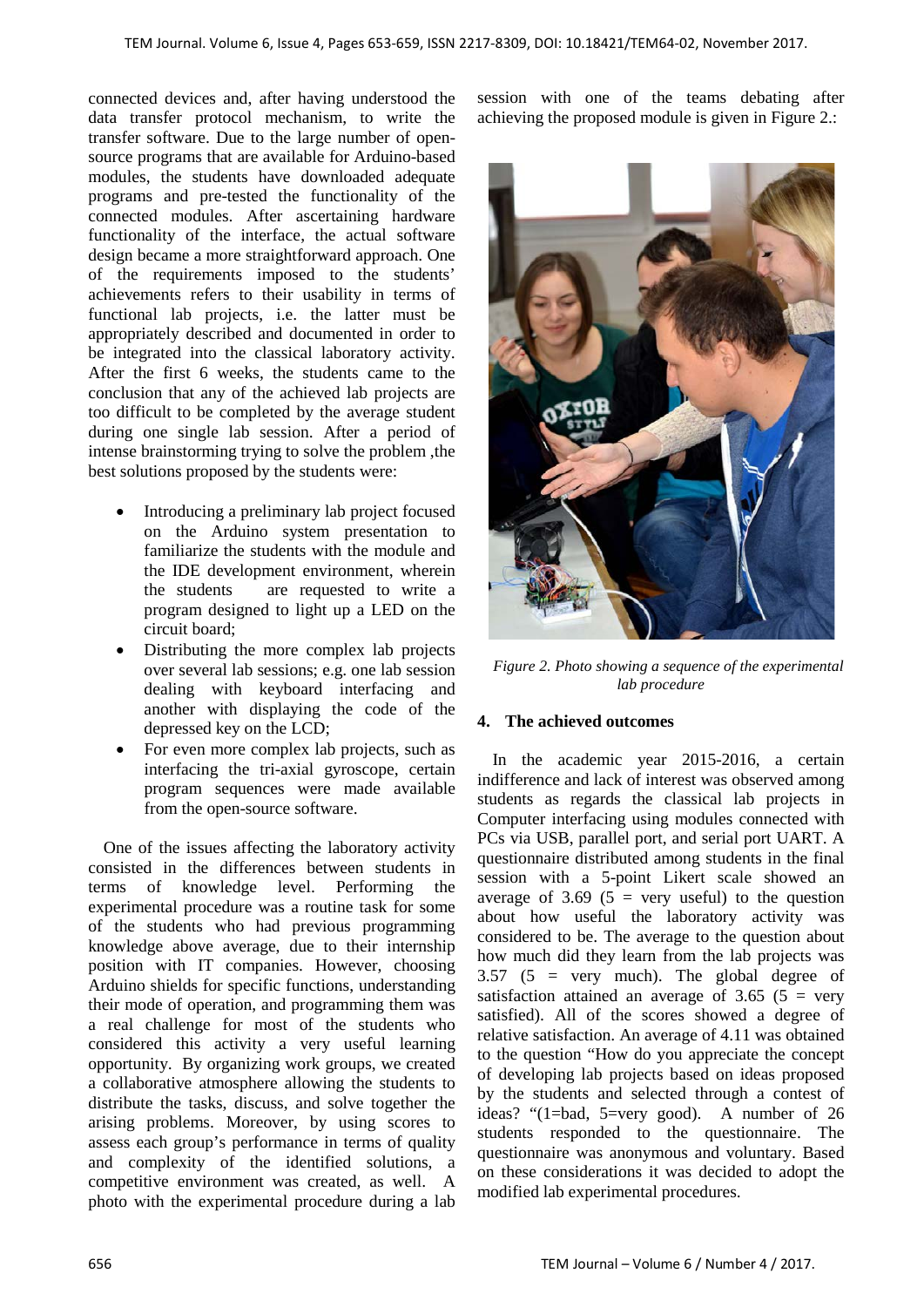| <b>Ouestion</b>                                                                                          | Average |  |
|----------------------------------------------------------------------------------------------------------|---------|--|
| 1. My knowledge about microcontrollers<br>has improved significantly.                                    | 4.05    |  |
| 2. The idea to design and build one's own<br>lab is a very good one.                                     | 4.52    |  |
| 3. It was easy for me to design and achieve<br>the lab projects                                          | 3       |  |
| 4. The proposed scores have compensated<br>the effort required by the achievement of the<br>lab projects | 4.47    |  |
| 5. The idea of introducing competition<br>during the lab activity was a very good one                    | 4.05    |  |
| 6. I am satisfied with this way of achieving<br>the lab activity                                         | 4.47    |  |
| 7. This way of achieving the lab activity<br>seems to be more useful than the classical<br>one           | 4.63    |  |

*Table 1. Statements and the averages of the responses before the lab activity*

In the academic year 2016-2017 the modified procedures for the laboratory classes presented in this paper were implemented. In order to identify the outcomes of this initiative we conducted a statistical study with the following goals:

- 1. Determining student satisfaction as regards these changes
- 2. Determining the effectiveness of the method by analyzing the outcomes

The conducted study was a quasi-experimental one based on anonymous questionnaires that were distributed both at the beginning as well as at the end of the lab activity period. The study was approved by the Department of Electronics and Computers.

The study was based upon following hypotheses:

- 1. Student satisfaction degree will be higher compared with the classical lab activity
- 2. The quantity and quality of the acquired knowledge has improved
- 3. The academic results reflected in the obtained marks will be better.

The students had the possibility to choose among following answering options as regards the statements of the questionnaire 1-strongly disagree, 2-disagree, 3-neutral, 4-agree, 5- strongly agree. The statements made at the beginning of the semester and the average response scores are given in Table 1.

According to the results, the students appreciate their knowledge degree on microcontrollers as rather low. They anticipate future difficulties, bad results, are reticent to the idea of competition yet consider that the allotted scores are correct. A number of 19 students responded to the questionnaire.

Table 2. presents the questionnaire statements after completing the lab activity and score allotment.

| Table 2. Questions and the average of the responses after |  |  |  |
|-----------------------------------------------------------|--|--|--|
| completing the lab activity                               |  |  |  |

| <b>Statements</b>                                                                                      | Average                     |
|--------------------------------------------------------------------------------------------------------|-----------------------------|
| 1. I have advanced knowledge about<br>microcontrollers.                                                | 1.73                        |
| 2. The idea of designing and building one's<br>own lab project is a very good one                      | 4                           |
| 3. It will be easy for me to design and<br>achieve the lab projects                                    | $\mathcal{D}_{\mathcal{L}}$ |
| 4. The proposed scores compensate for the<br>effort required by the achievement of the<br>lab projects | 4.42                        |
| 5. The idea of competition (since only the 4<br>best solutions will be implemented) seems<br>very good | 2.63                        |
| 6.I will score very good in this subject with<br>the new experimental lab procedures                   | 2                           |

The questionnaire was voluntary and anonymous. A comparative graph of the student responses to the first 5 questions *before* and *after* the lab activities (Table 1. and 2.) is given in Figure 3.

Series 2 (red) represents the average of the responses before performing the lab activities and Series 1 (blue) afterwards. A significant improvement could be ascertained as regards the knowledge on microcontrollers (from 1.73 to 4.05) (statement 1) as well as an improvement of the students' perception about the ideas of competition (from 2.63 to 4.05) (statement 5). The idea of building one's own laboratory enjoys higher appreciation and at the same time the assigned task is considered a bit less difficult. The scores are considered to be equally good before and after the lab activity.



*Figure 3. Average of the responses to the 5 statements before and after performing the lab activities*

Figure 4. presents a significant graph showing the distribution of the students' responses relating to the degree of satisfaction, after performing the classical lab activity in 2015-2016, as well as the modified lab activity in 2016-2017.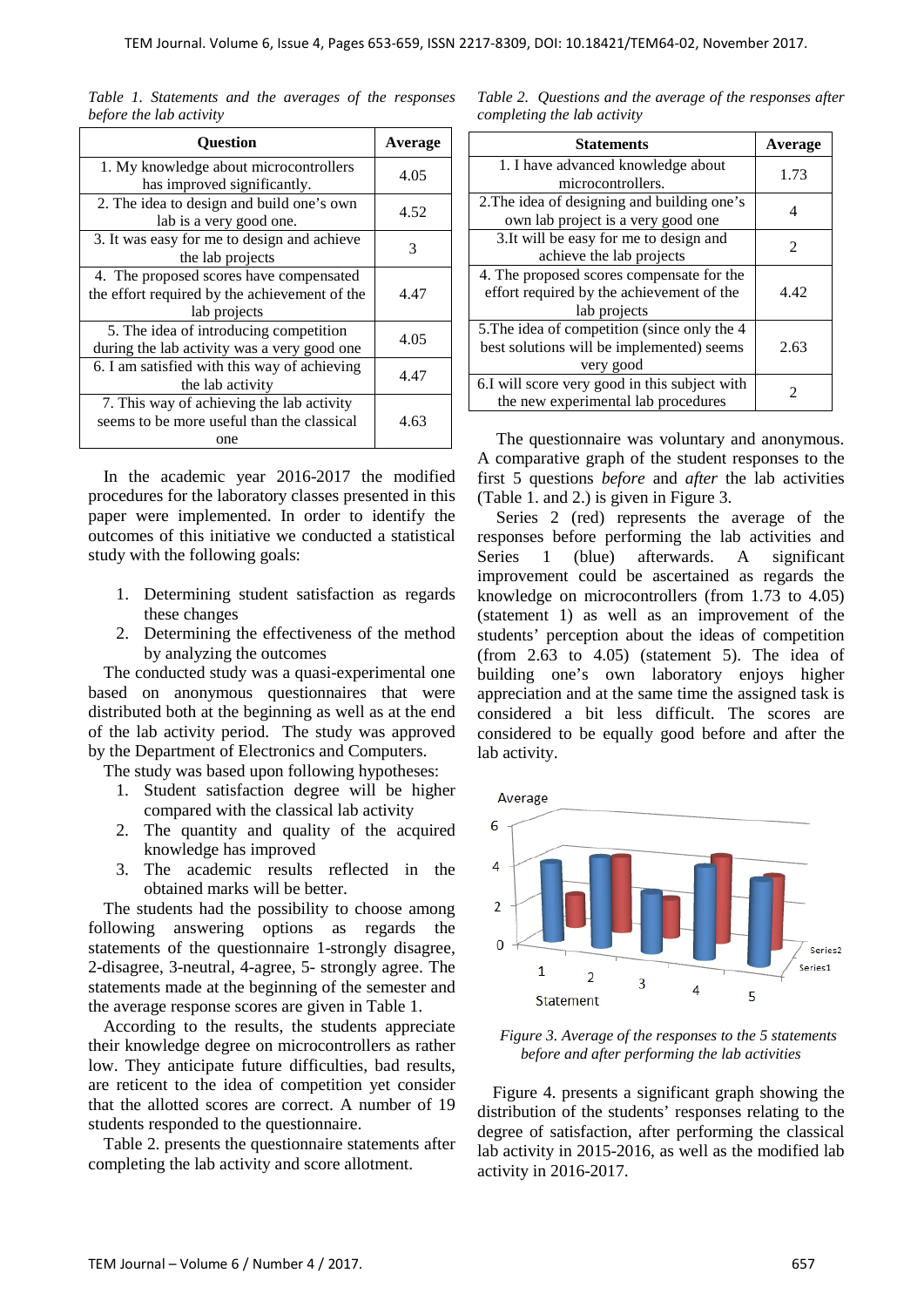

*Figure 4. Distribution of responses about the degree of satisfaction with regard to the classical lab procedures (S2) and the proposed procedures (S1), (from 1= unsatisfied to 5 = very satisfied).*

The proposed modified experimental procedures (S1series, blue) were appreciated by the students with a high degree of satisfaction (4.47), whereas a year before the degree of satisfaction as regards the former classical lab procedures was 3.65 (S2 series, red). A percentage of 89% of the students considered the lab procedures introduced in 2016-2017 as "good" and "very good", in contrast to 61% for the case of the classical lab procedures of 2015-2016.

From the perspective of the academic results in 2015-2016, the overall average mark obtained after completing the classical lab projects was 6.68 in contrast with 7.71 in 2016-2017. In 2015-2016, 4 of a total of 28 students failed to pass the final exam while the average mark was 5.50. In the academic year 2016-2017 all students passed the final exam with an average mark of 6.21.

# **5. Conclusion**

 Proposing the new experimental lab procedures designed to replace the classical procedures proved to be a surprise and, initially, the students were fairly reticent. The classical lab activity, with predictable operations, where each student knew precisely what he was supposed to do, is a convenient set of procedures, which poses no challenges. Although the students are not very happy with the classical lab activity (an average of 3.65) they fear a change that would include competition (they expect mediocre marks, question 6 in the questionnaire, at the beginning of the semester).

Over time, the students got more and more involved in the new lab activities becoming more interested by discussing various ideas and proposals while erroneous or whimsical application concepts were gradually ruled out. The most interesting lab session was the one in which the students selected the winning solutions after spirited discussions and controversies. A delicate situation was created after selecting the 4 winning ideas, in the process of forming the teams and assigning specific tasks. A few students with lesser expertise failed to be included into these teams. Together, they proposed to develop a simple application software devised to light up 8 LEDs connected to a parallel output port.

Once the needed components and circuits became available, the students started to work on their modules. During their activity they reported a few drawbacks and shortcomings:

- The students started to work without a clear concept so that they discussed the V model of achieving a project based on the information provided by the Wikipedia
- Over time they realized that the software needed for their application was too complex and the solution was to use open-source Arduino libraries to achieve certain software sequences
- Documenting the achieved applications was a difficult task.

The main advantages ascertained by the students with regard to this new set of lab procedures are:

- Due to open-source software libraries the students can test the functionality of the application before writing their own software
- The various applications cover a range from simple to complex ones, which makes them more adaptable to the students' knowledge level
- The lab projects based on Arduino systems can be extended, increasing complexity and turning them into dissertation projects

Advantages identified by the organizers:

- Arduino modules, components, and shields are cheap and readily available due to a multitude of suppliers.
- The experimental procedures ensure competition during theme selection and create a collaborative environment during the achievement phase. Therefore, the working atmosphere becomes creative and has a high education potential.
- Orienting the activity towards individual effort has increased the amount and the quality of the students' knowledge about microcontrollers and interfacing

One disadvantage consists in the organizers' increased logistic effort along with the higher material expenses.

The statistical study confirmed the initial hypotheses, the increase of student satisfaction towards these new lab procedures, their knowledge improvement and slightly better academic results.

Both the students and the staff ascertained that these new experimental procedures are qualitatively superior to the classical ones. Therefore, we proposed to expand this initiative to other groups of students in order to monitor the results of a larger number of students.